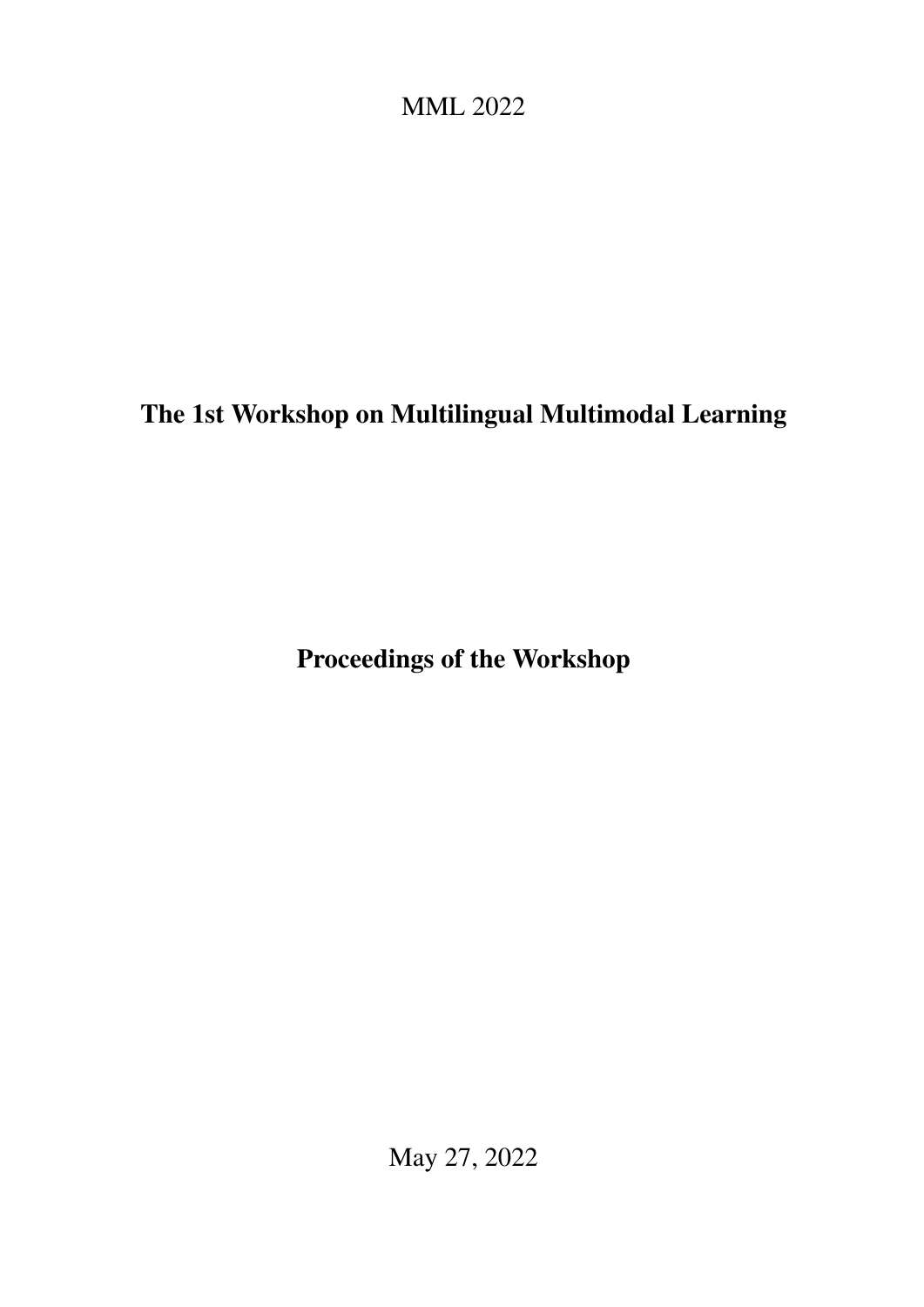The MML organizers gratefully acknowledge the support from the following sponsors.



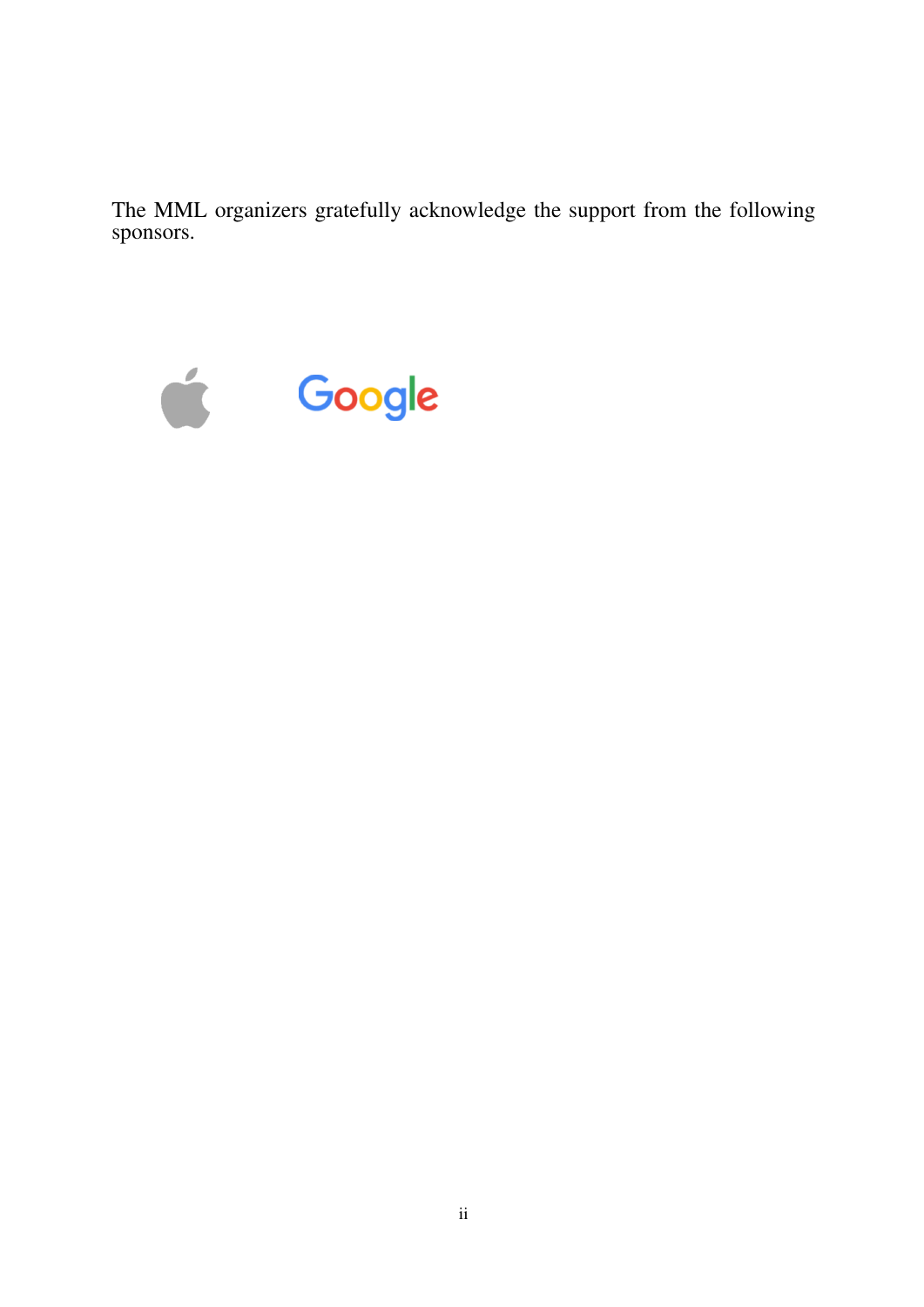c 2022 Association for Computational Linguistics

Order copies of this and other ACL proceedings from:

Association for Computational Linguistics (ACL) 209 N. Eighth Street Stroudsburg, PA 18360 USA Tel: +1-570-476-8006 Fax: +1-570-476-0860 acl@aclweb.org

ISBN 978-1-955917-44-5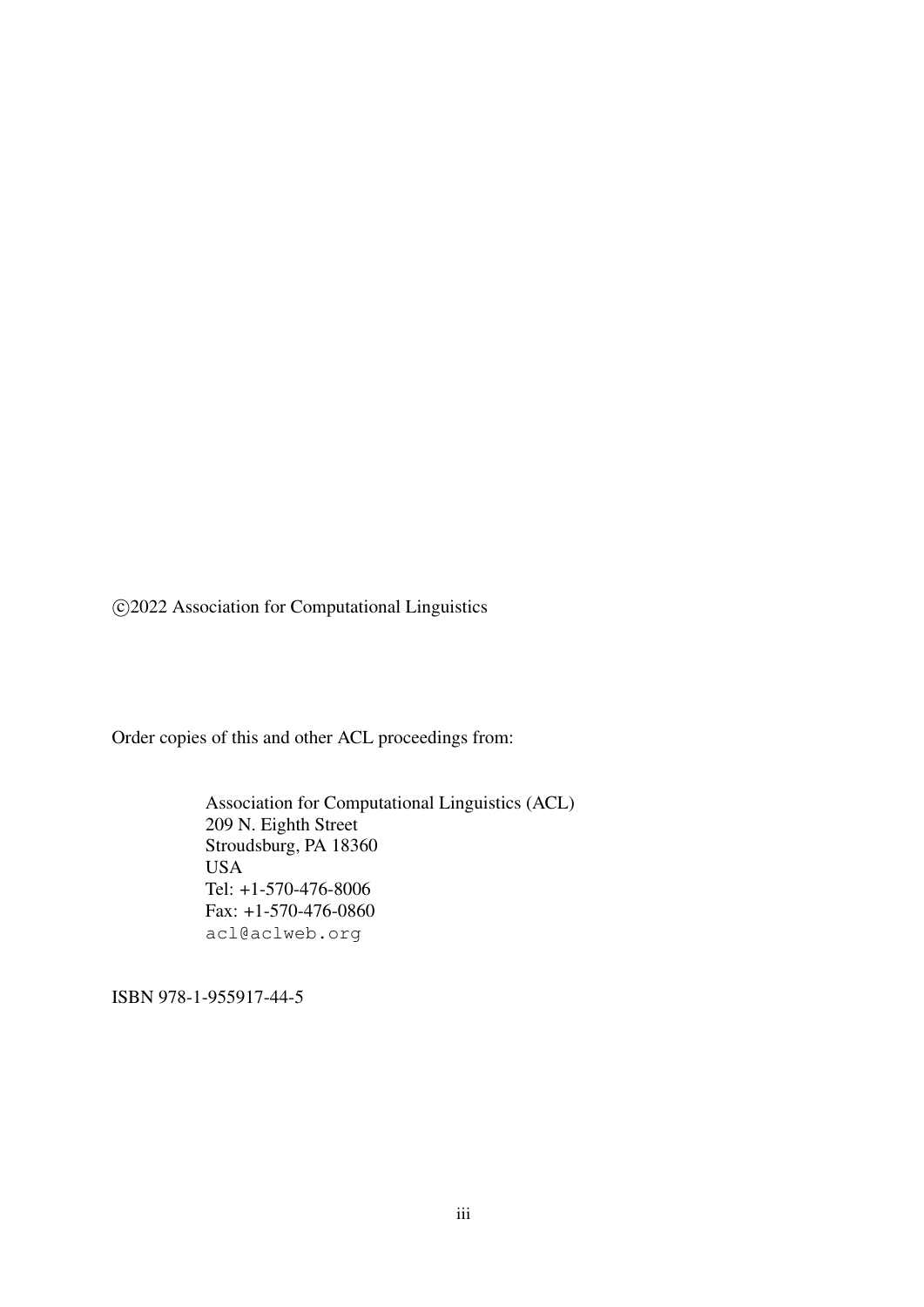### Preface

Welcome to the Workshop on Multilingual Multimodal Learning (MML)! Multilingual multimodal NLP, which presents new and unique challenges. Multilingual multimodal NLP is one of the areas that suffer the most from language imbalance issues. Texts in most multimodal datasets are usually only available in high-resource languages. Further, multilingual multimodal research provides opportunities to investigate culture-related phenomena. On top of the language imbalance issue in text-based corpora and models, the data of additional modalities (e.g. images or videos) are mostly collected from North American and Western European sources (and their worldviews). As a result, multimodal models do not capture our world's multicultural diversity and do not generalise to out-of-distribution data from minority cultures. The interplay of the two issues leads to extremely poor performance of multilingual multimodal systems in real-life scenarios. This workshop offers a forum for sharing research efforts towards more inclusive multimodal technologies and tools to assess them.

This volume includes the 3 papers presented at the workshop. We received a batch of high-quality research papers, and decided to finally accept 3 out of 6 fully reviewed submissions. MML 2022 was co-located with the 60th Annual Meeting of the Association for Computational Linguistics (ACL 2022) and was held on May 27, 2022 as a hybrid workshop.

It is great to see the accepted papers discussing some of the most important topics for MML: evaluating and developing multimodal models for different languages and in low-resource settings.

The first edition of the MML workshop also hosted a shared task on multilingual visually grounded reasoning. The task was centered around the MaRVL dataset. This dataset extends the NLVR2 task to multicultural and multilingual (Indonesian, Mandarin, Swahili, Tamil, Turkish) inputs: Given two images and a textual description, a system needs to predict whether the description applies to both images (True/False). The shared task is developed to encourage new methods for multilingual multimodal models, with the restriction that models should be publicly available or trained on publicly available data to encourage open source.

We take this opportunity to thank the MML program committee for their help and thorough reviews. We also thank the authors who presented their work at MML, and the workshop participants for the valuable feedback and discussions. Finally, we are deeply honored to have four excellent talks from our invited speakers: David Ifeoluwa Adelani, Lisa-Anne Hendricks, Lei Ji, and Preethi Jyothi.

### *The MML 2022 workshop organizers*,

Emanuele Bugliarello, Kai-Wei Chang, Desmond Elliott, Spandana Gella, Aishwarya Kamath, Liunian Harold Li, Fangyu Liu, Jonas Pfeiffer, Edoardo M. Ponti, Krishna Srinivasan, Ivan Vulic, Yinfei Yang, ´ Da Yin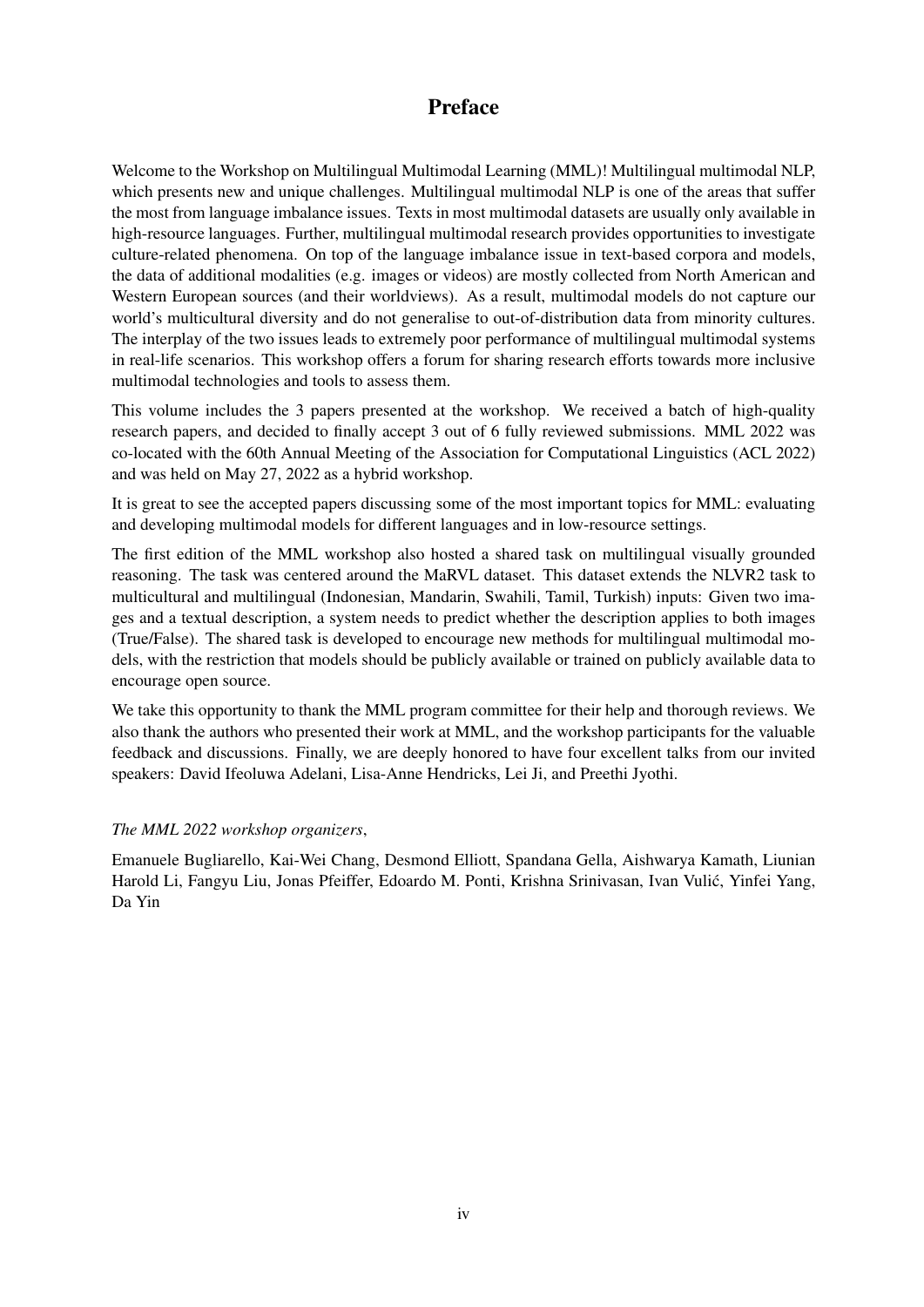### Organizing Committee

#### Workshop Chairs

Emanuele Bugliarello, University of Copenhagen Kai-Wei Chang, UCLA Desmond Elliott, University of Copenhagen Spandana Gella, Amazon Alexa AI Aishwarya Kamath, NYU Liunian Harold Li, UCLA Fangyu Liu, University of Cambridge Jonas Pfeiffer, TU Darmstadt Edoardo Maria Ponti, MILA Montreal Krishna Srinivasan, Google Research Ivan Vulic, University of Cambridge & PolyAI ´ Yinfei Yang, Google Research Da Yin, UCLA

#### Invited Speakers

David Ifeoluwa Adelani, Saarland University Lisa Anne Hendricks, DeepMind Lei Ji, Microsoft Research Asia Preethi Jyothi, IIT Bombay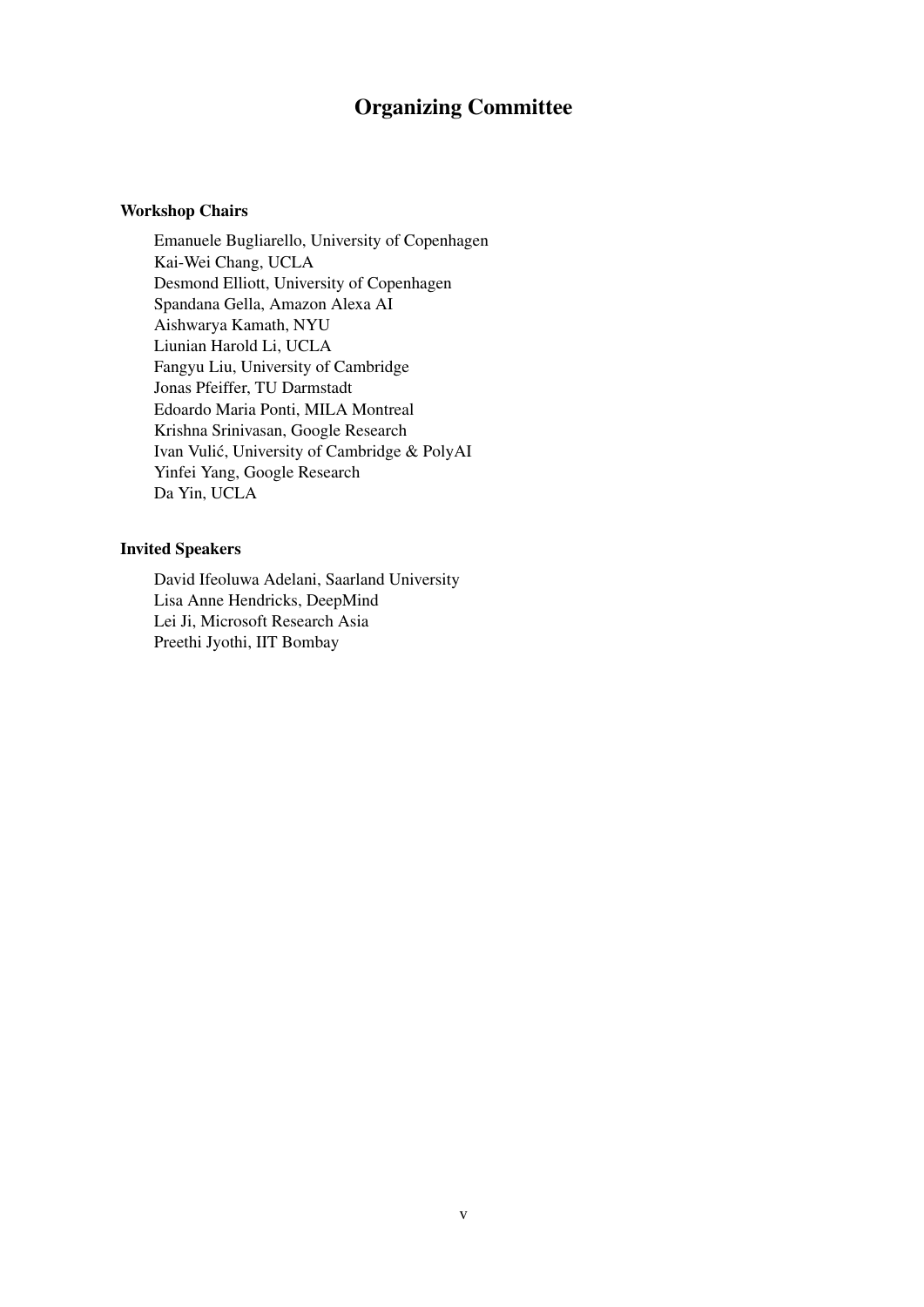### Program Committee

#### Program Committee

Arjun Reddy Akula, UCLA Benno Krojer, McGill University Chen Cecilia Liu, TU Darmstadt Duygu Ataman, New York University Constanza Fierro, University of Copenhagen Gregor Geigle, TU Darmstadt Hao Tan, Adobe Systems Kuan-Hao Huang, UCLA Laura Cabello Piqueras, University of Copenhagen Rongtian Ye, Aalto University Remi Lebret, EPFL ´ Sebastian Schuster, New York University Mandy Guo, Cornell University Zarana Parekh, Carnegie Mellon University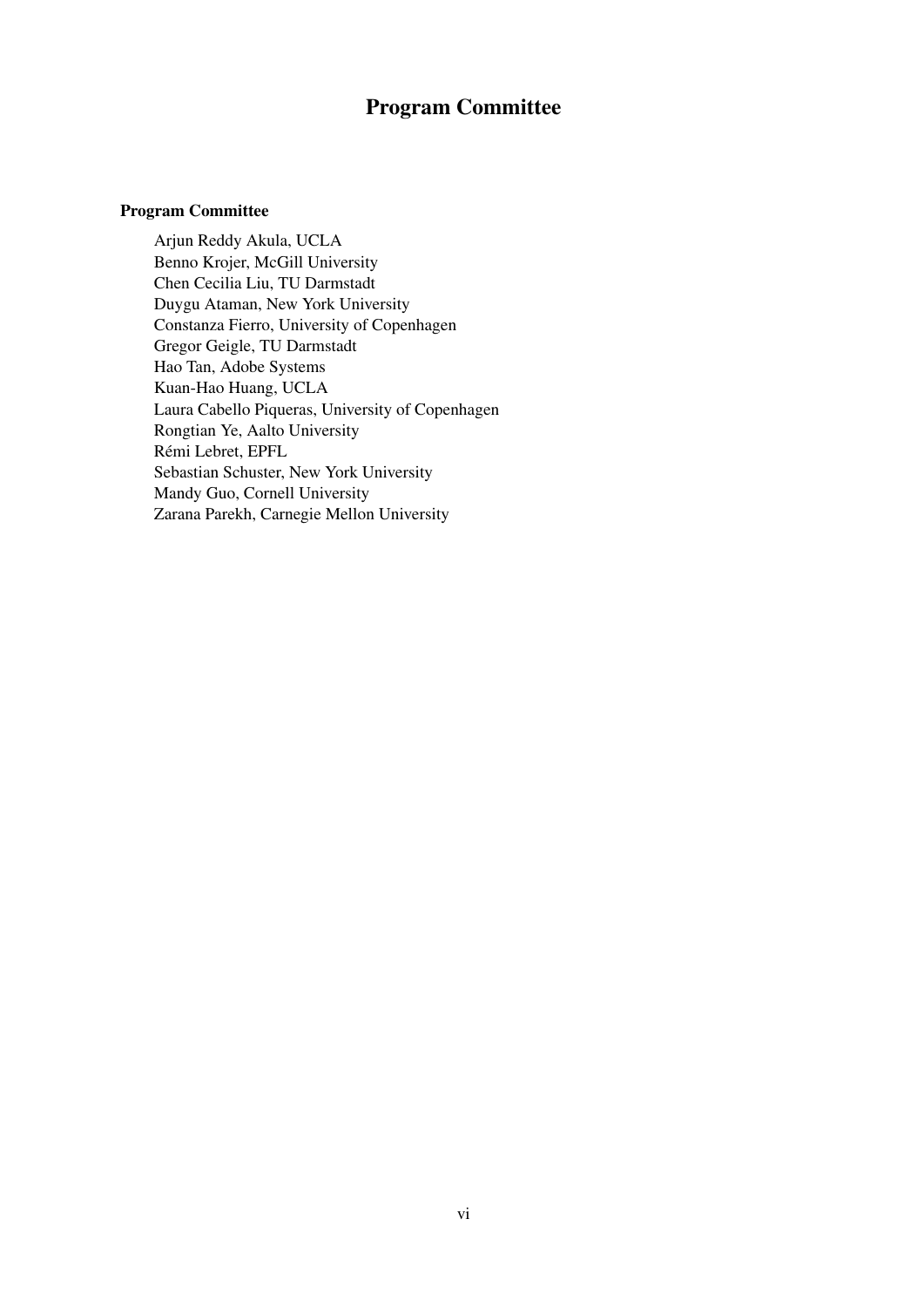## *Invited Talk:* Multilingual Language Model Adaptive Fine-Tuning: A Study on African Languages

David Ifeoluwa Adelaini

Saarland University

Abstract: Multilingual pre-trained language models (PLMs) have demonstrated impressive performance on several downstream tasks on both high resourced and low-resourced languages. However, there is still a large performance drop for languages unseen during pre-training, especially African languages. One of the most effective approaches to adapt to a new language is language adaptive fine-tuning (LAFT) — fine-tuning a multilingual PLM on monolingual texts of a language using the pre-training objective. However, African languages with large monolingual texts are few, and adapting to each of them individually takes large disk space and limits the cross-lingual transfer abilities of the resulting models because they have been specialized for a single language. As an alternative, we adapt PLM on several languages by performing multilingual adaptive fine-tuning (MAFT) on 17 most-resourced African languages and three other high-resource languages widely spoken on the continent – English, French, and Arabic to encourage cross-lingual transfer learning. Additionally, to further specialize the multilingual PLM, we removed vocabulary tokens from the embedding layer that corresponds to non-African writing scripts before MAFT, thus reducing the model size by 50%. Our evaluation on two multilingual PLMs (Afri-BERTa and XLM-R) and three NLP tasks (NER, news topic classification, and sentiment classification) shows that our approach is competitive to applying LAFT on individual languages while requiring significantly less disk space.

Bio: David Ifeoluwa Adelani is a doctoral student in computer science at Saarland University, Saarbrücken, Germany, and an active member of Masakhane NLP - a grassroots organization whose mission is to strengthen and spur NLP research in African languages, for Africans, by Africans. His current research focuses on NLP for African languages, multilingual representation learning, and privacy in NLP.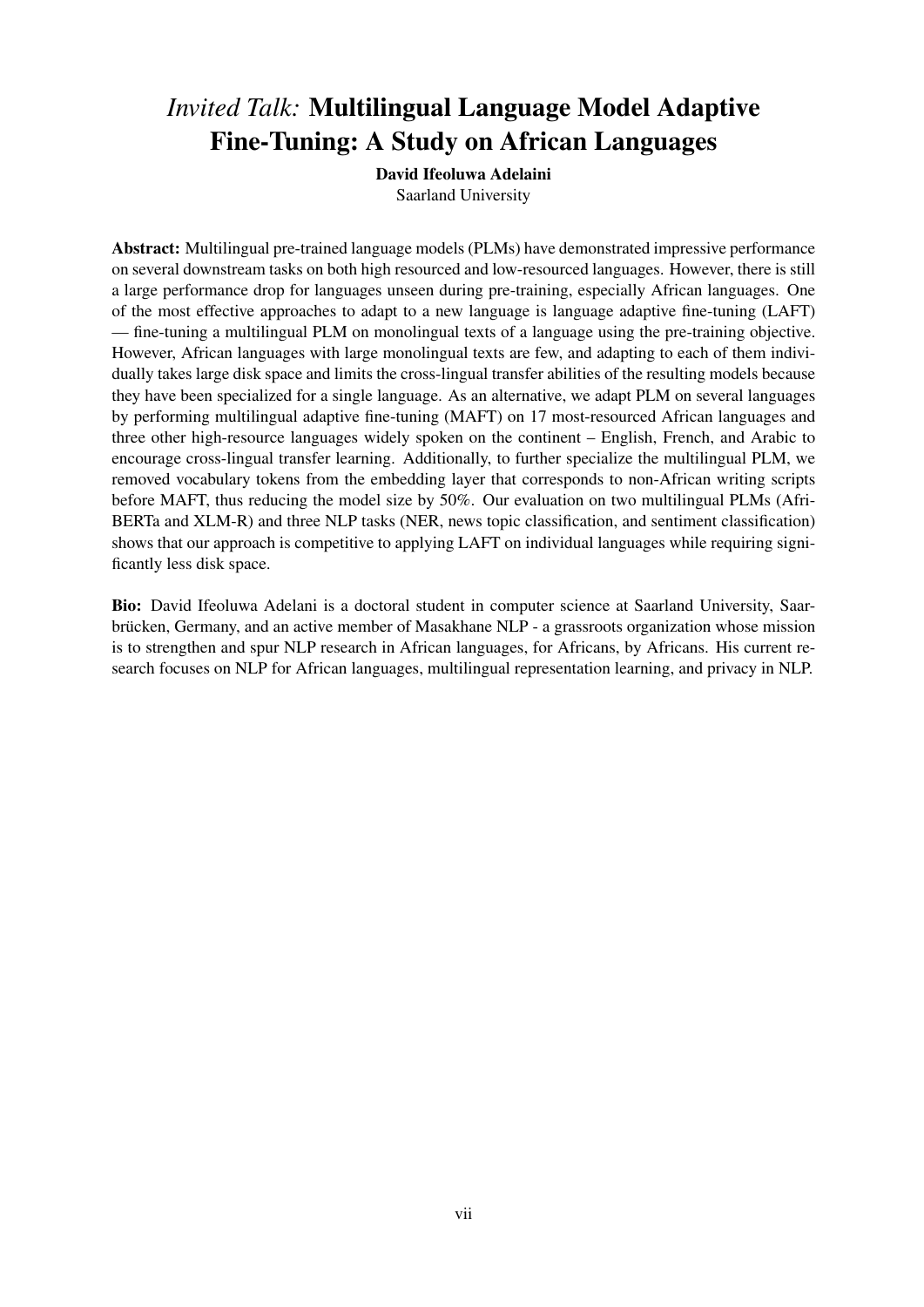## *Invited Talk:* Multimodal Video Understanding with Language Guidance

Lei Ji

Microsoft Research Asia

Abstract: Video naturally comprises of multiple modalities including visual content, language (speech text or meta data), as well as audio. Language inside video provides important semantic guidance for multimodal video understanding. On the one hand, language can be taken as side information to enhance video information with fusion mechanism. On the other hand, language can be used as semantic supervision for video representation learning with self-supervised techniques. Multimodal video-language pretraining models trained on a large-scale dataset are effective for multimodal understanding tasks including vision language matching, captioning, sentiment analysis as well multilingual multimodal tasks as a step forward.

Bio: Lei Ji is a senior researcher at the Natural Language Computing group of Microsoft Research Asia. Her research focuses are vision and language multimodal learning, pretraining, and knowledge mining and reasoning. She has published papers at the top-tier conferences including ACL, AAAI, IJCAI, ACMMM, KDD, CIKM, patents, and transferred these innovative techniques to Microsoft products as well as other external partners.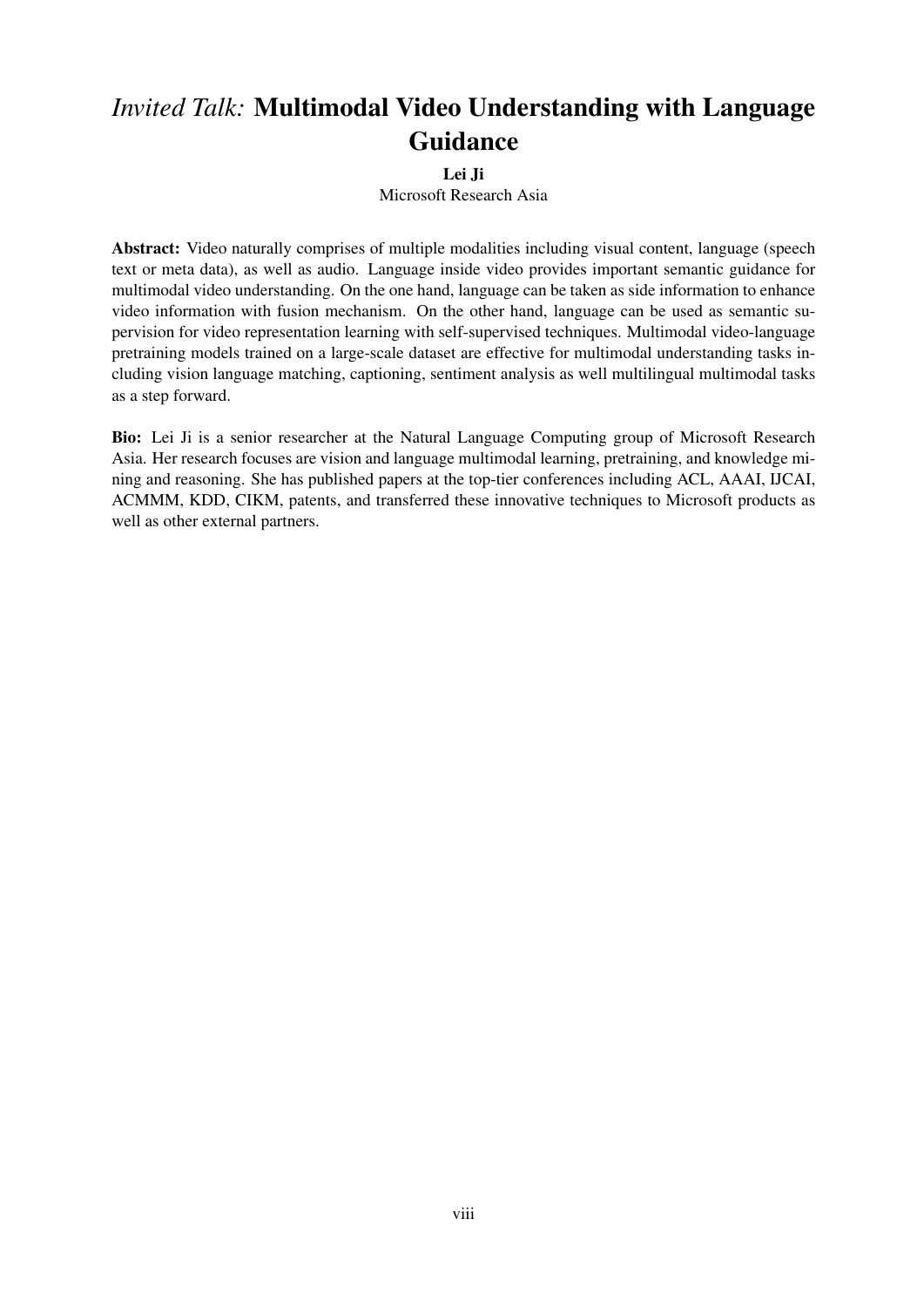## *Invited Talk:* Digging Deeper into Multimodal Transformers

Lisa Anne Hendricks DeepMind

Abstract: Multimodal transformers have had great success on a wide variety of multimodal tasks. This talk will consider what factors contribute to their success as well as what still proves challenging for these models. I will first consider how the choice of training dataset, architecture, and loss function contribute to multimodal transformer performance on a zero-shot image retrieval task. Next, using the newly collected SVO-Probes dataset, I will demonstrate that fine-grained verb understanding is challenging for multimodal transformers and offers an interesting testbed to study multimodal understanding.

Bio: Lisa Anne Hendricks is a research scientist on the Language Team at DeepMind. She received her PhD from Berkeley in May 2019, and a BSEE (Bachelor or Science in Electrical Engineering) from Rice University in 2013. Her research focuses on the intersection of language and vision. She is particularly interested in analyzing why models work, explainability, and mitigating/measuring bias in AI models.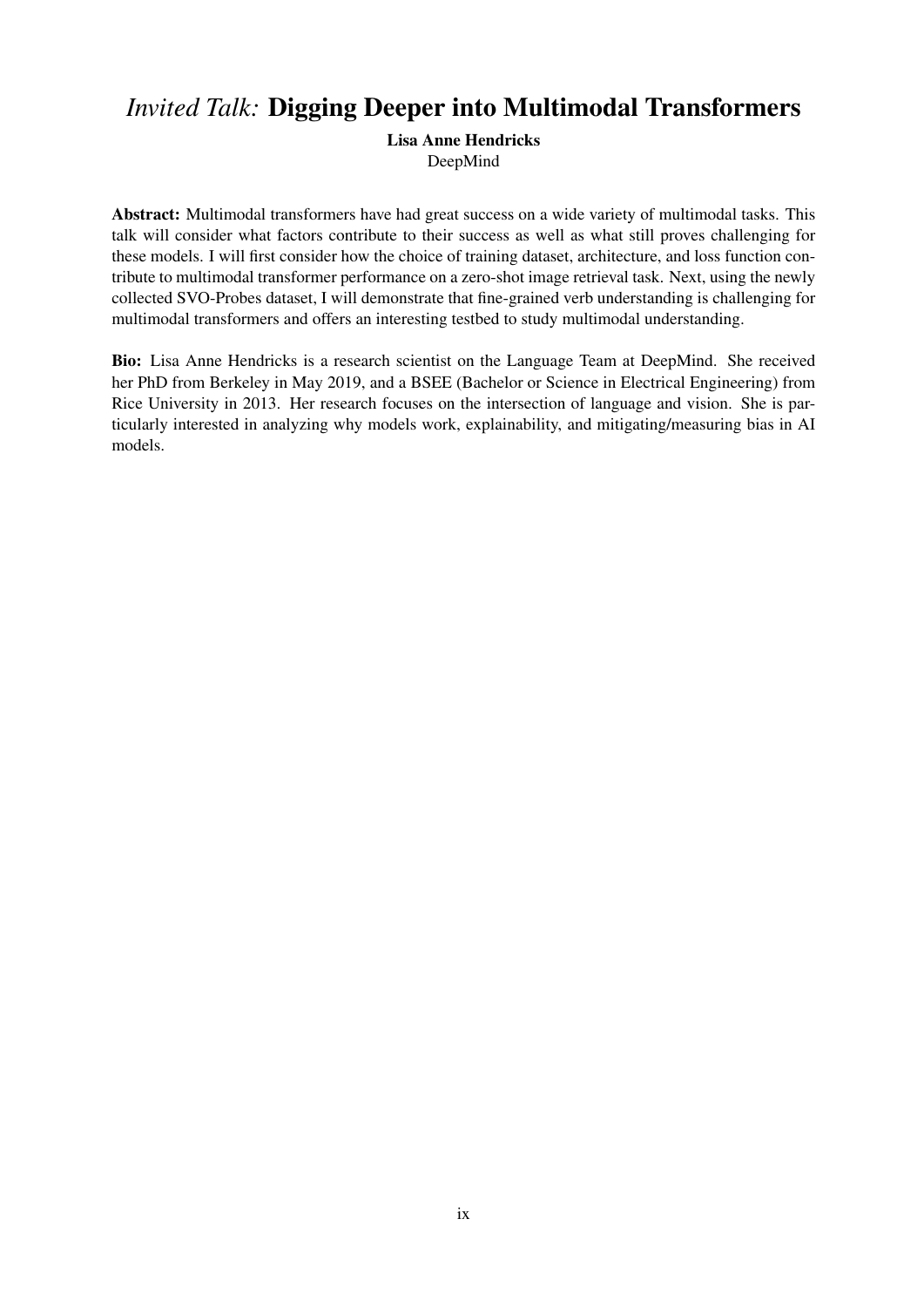# *Invited Talk:* New Challenges in Learning with Multilingual and Multimodal Data

Preethi Jyothi IIT Bombay

Abstract: During communication, humans can naturally combine their knowledge about different languages and process simultaneous cues from different modalities. Even as machine learning has made great strides in natural language processing, problems related to multilinguality and multimodality remain largely unsolved. In recent years, each of these issues has received significant attention from the research community. In this talk, we will discuss some of our work on both multilinguality and multimodality, specifically code-switching and audio-visual learning, respectively. Further, towards understanding the additional difficulties that arise when multilinguality and multimodality are present together, we will also describe our recent work on a new multimodal multilingual dataset in Indian languages.

Bio: Preethi Jyothi is an Assistant Professor in the Department of Computer Science and Engineering at IIT Bombay. Her research interests are broadly in machine learning applied to speech and language, specifically focusing on Indian languages and low-resource settings. She was a Beckman Postdoctoral Fellow at the University of Illinois at Urbana-Champaign from 2013 to 2016. She received her Ph.D. from The Ohio State University in 2013. Her doctoral thesis dealt with statistical models of pronunciation in conversational speech and her work on this topic received a Best Student Paper award at Interspeech 2012. She co-organised a research project on probabilistic transcriptions at the 2015 Jelinek Summer Workshop on Speech and Language Technology, for which her team received a Speech and Language Processing Student Paper Award at ICASSP 2016. She was awarded a Google Faculty Research Award in 2017 for research on accented speech recognition. She currently serves on the ISCA SIGML board and is a member of the Editorial Board of Computer Speech and Language.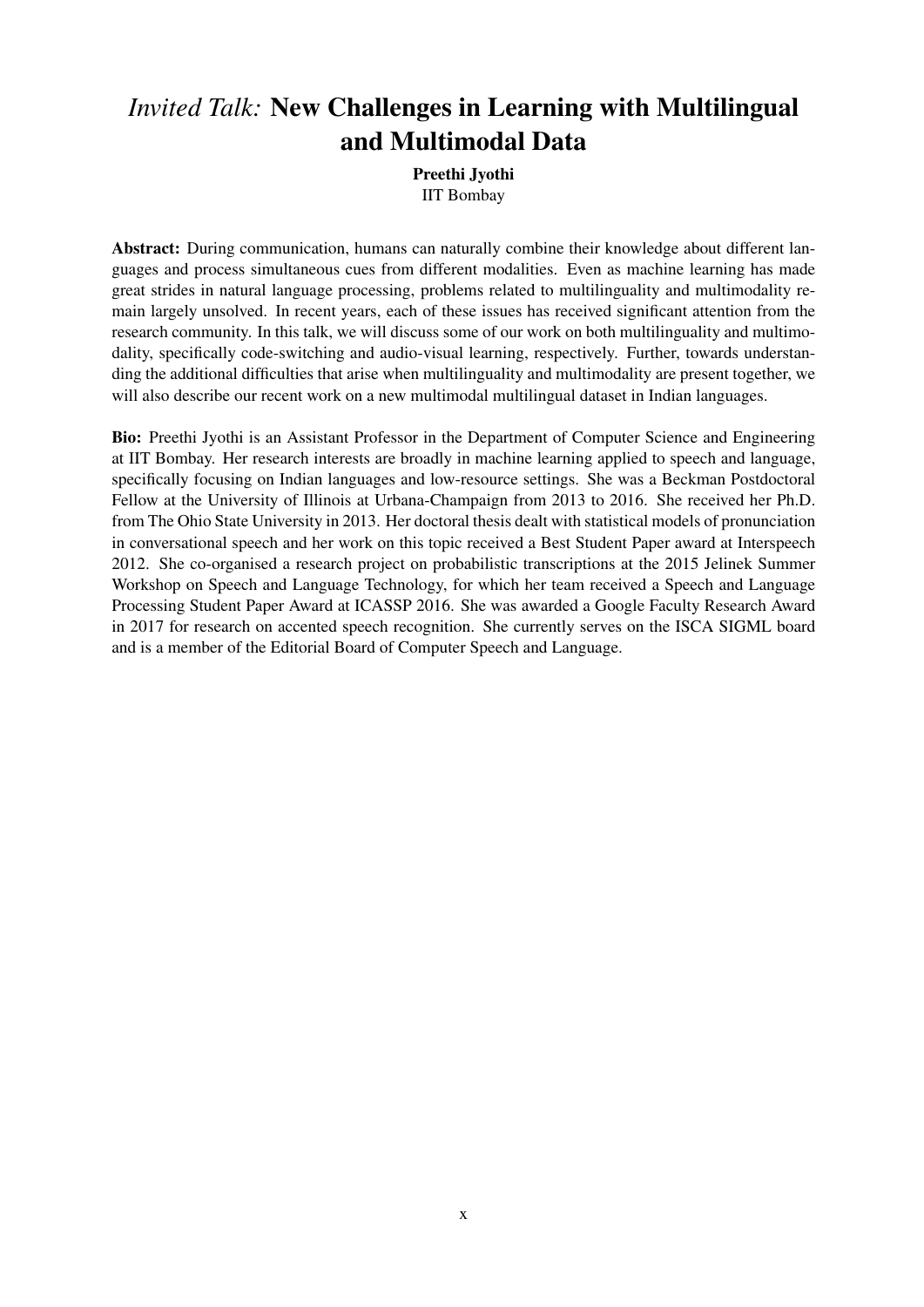## Table of Contents

*[Language-agnostic Semantic Consistent Text-to-Image Generation](#page-0-0)* SeongJun Jung, Woo Suk Choi, Seongho Choi and Byoung-Tak Zhang . . . . . . . . . . . . . . . . . . . . . . [1](#page-0-0)